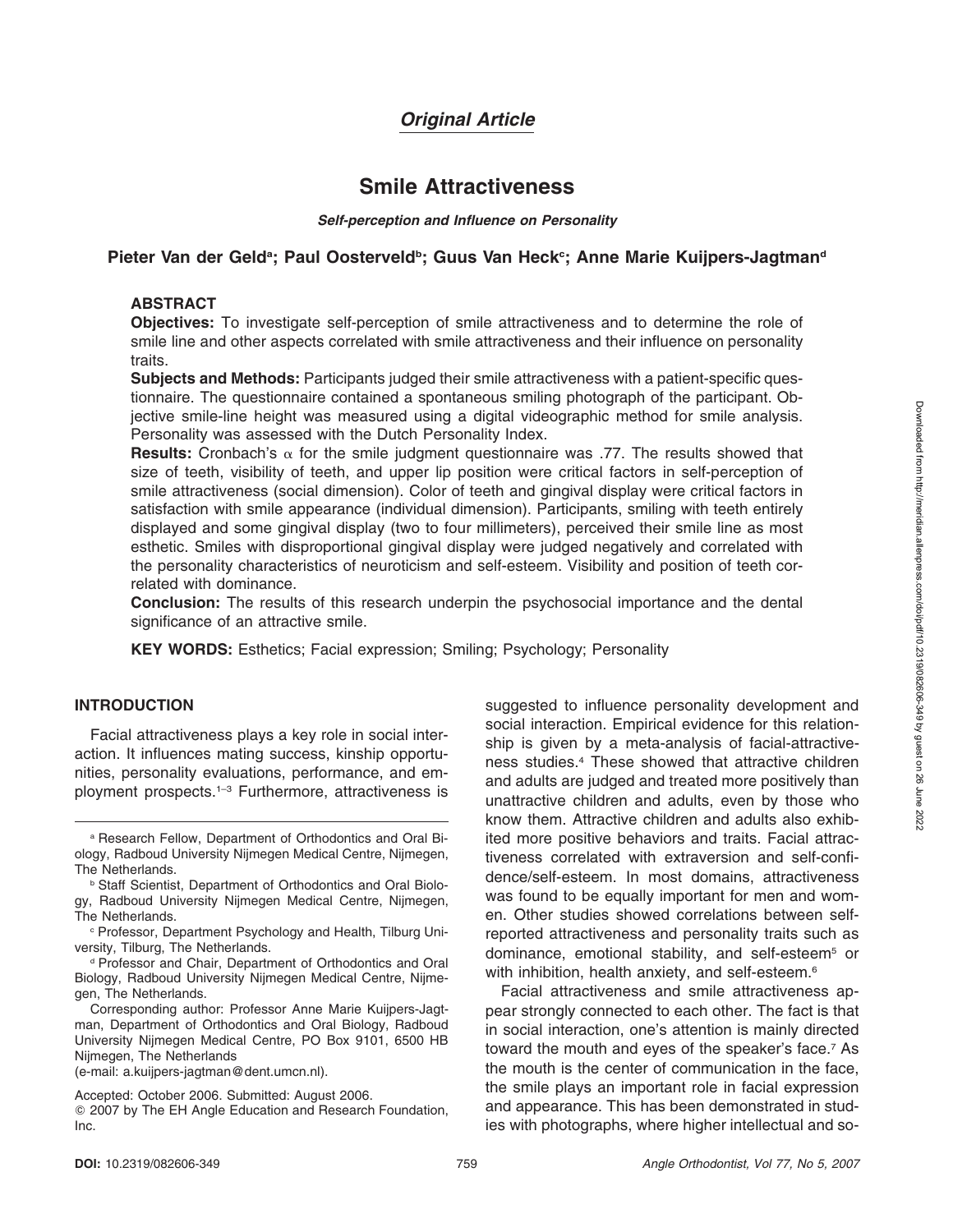cial abilities were attributed to individuals with esthetic smiles. They were also judged to be more attractive than the same individuals on photographs with modified lower-level esthetic smiles.<sup>8,9</sup>

An esthetically pleasing smile is not only dependent on components such as tooth position, size, shape, and color, but also on the amount of gingival display and the framing of the lips. All of these components are supposed to form a harmonic and symmetric entity. The lips are the controlling factor in which portions of the teeth, gingiva, and oral cavity will be seen in an individual's smile.10 Yet the higher the upper lip is elevated when smiling, the more visible the teeth and gingiva are, and the greater their role is in the esthetic value of the smile. In studies using photographs of smiling individuals unknown to the observer, aspects concerning smile attractiveness were extensively assessed, but in self-assessment studies such aspects were assessed to a lesser degree.<sup>8,9,11-14</sup> Indeed, studies in which participants judge the attractiveness of their own smiles in a mirror or on a photograph are rare.15 Moreover, because most portrait photographs are made with posed smiles, people seldom see how their smiles look when acting spontaneously.

Assuming that smile esthetics are closely related to body esthetics and psychological state, Dong et al<sup>16</sup> investigated correlations between personality factors and smile esthetics in 60 Koreans. Personality traits were assessed by means of a Sixteen Personality Factor Questionnaire and esthetics of social smiles were assessed by a panel. The study showed significant correlations of smile attractiveness with extraversion and anxiety. Interestingly, only personality traits of the female participants correlated significantly. No other studies were found, confirming this relation in (nondisfigured) adult participants.

Female beauty has taken a central place in art and culture for centuries. In Western society however, the role of male attractiveness, next to female attractiveness, has been emphasized more and more in the past decades. Therefore, the main hypothesis of this study is that smile attractiveness can be a factor in body satisfaction and can influence personality traits also in men.

To investigate the influence of smile attractiveness on the individual, several aspects of smile esthetics were surveyed in this study: effects of tooth and gingival display on self-judgment of smile esthetics, aspects of the smile that are meaningful in self-perception and satisfaction with the smile, and influence of smile attractiveness on personality traits. Because studies have shown relations between facial attractiveness and traits concerning neuroticism, self-esteem, and extraversion, these traits were included in the hypothesis.



**Figure 1.** Measurement of the smile line; Line 1: marking of the most incisal point of the central incisor; Line 2: marking the lip edge on the central incisor; Line 3: cervical margin of the central incisor. Above this line the smile line is positive; below the smile line is negative. a: tooth length; b: lip line height; c: smile line height; c  $h - a$ .

## **MATERIALS AND METHODS**

#### **Participants**

Of 1069 military men on an air force base, 122 were randomly selected for the study. The sample size was determined by means of a power analysis. Based on a pilot study an expected effect size of  $r = .25$  was used in the power calculation. To find such an effect with a probability of .80 and with a two-tailed significance level of .05, a sample of 121 people was needed.

Participants were randomly selected from three age cohorts (20–25 years, 35–40 years, 50–55 years). Selection criteria were full maxillary and mandibular dental arches up to and including the first molar, Caucasian, no excessive facial disharmonies, and no visible periodontal disease or caries. The research proposal was approved by the Ethical Committee of the Academic Center of Dentistry Amsterdam. Informed consent was obtained from the participants according to the guidelines of the Academic Center of Dentistry Amsterdam.

#### **Smile Recording and Measurement**

A digital videographic measurement method was used to record a spontaneous smile of joy and to measure the smile line height for each tooth in the maxilla.<sup>17</sup> Following Peck and Peck,<sup>18</sup> the smile-line height was expressed relative to the gingival margin and thus is a measure for tooth and gingival visibility (Figure 1). Smile-line height was calculated as the difference between lip-line height and tooth length. When the lip was above the gingival margin, positive values were given. When the teeth were partly covered, negative values were given.

For each participant two smile line heights were used, the minimum and maximum smile-line height in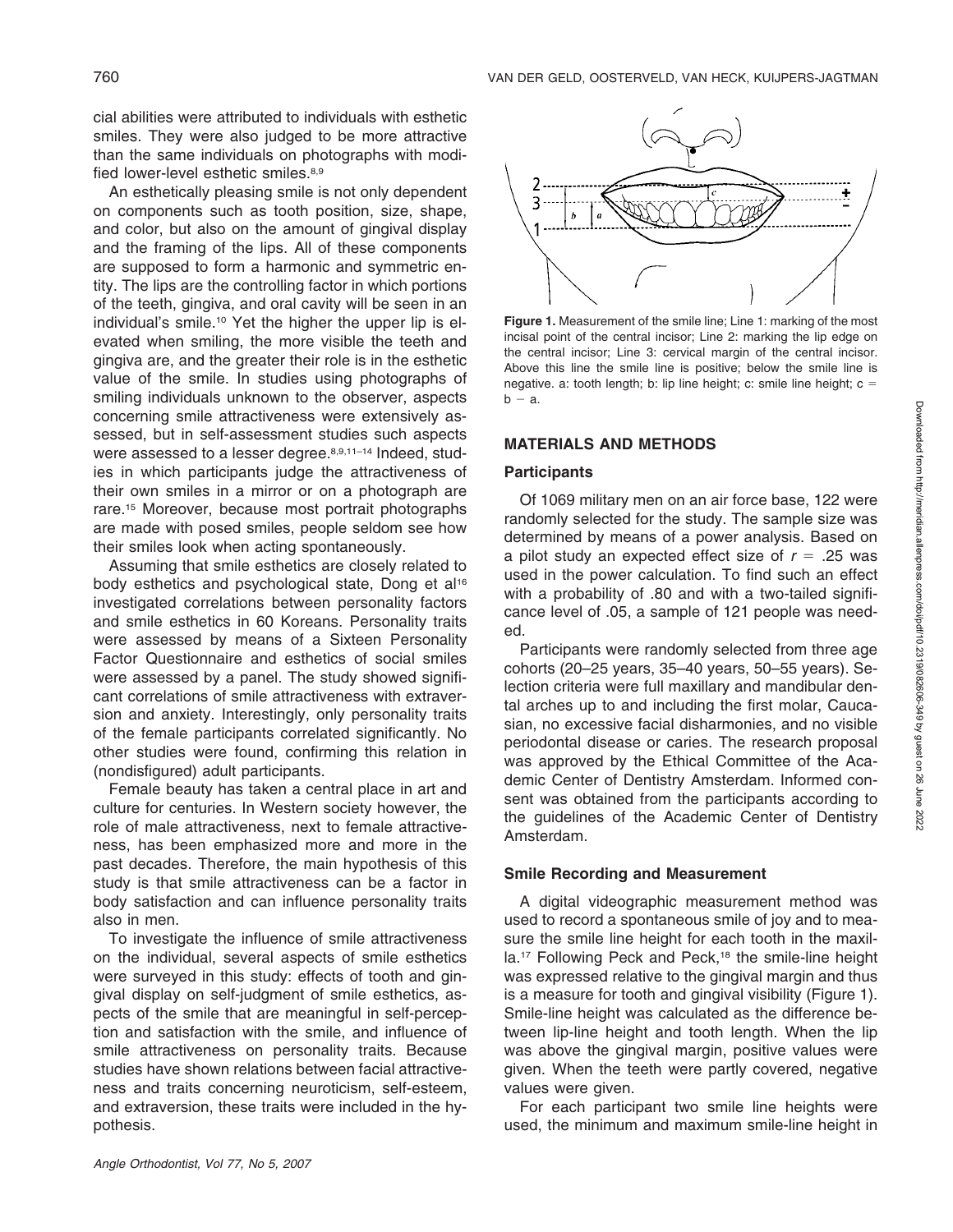

**Figure 2.** Spontaneous photograph of the participant smiling made using the digital videographic method.

the maxilla. Using a within-person mean score to express the smile line would result in an incorrect view, as the heights of the smile line between the teeth of a person can differ considerably.

## **Assessment of Smile Esthetics**

For assessing smile attractiveness, a participantspecific questionnaire was developed. On the left page a full smile photograph of the participant was printed. This record of a spontaneous smile was made with a digital videographic measurement method (Figure 2). The spontaneous smiling photograph enabled the participant to judge his smile more in a way as it would be judged by others. On the right page, participants judged perception components: (general) attractiveness of the smile and (general) satisfaction with the smile. Furthermore they judged the contribution of three major components on the esthetic appearance of their smiles:

- —General dental components: Size and color of teeth
- —Orthodontic components: Position and visibility of teeth
- —Smile line components: Upper lip position and visibility of "gums"

A five-point response scale was used, ranging from 1 (very unfavorable) to 5 (very favorable).

# **Assessment of Personality Traits**

The Dutch Personality Index was used for participants' personality assessment.<sup>19</sup> It is one of the most frequently used personality assessment questionnaires in the Netherlands and has been used successfully before in dental-psychological studies. According to the hypothesis that attractiveness can be related to traits concerning neuroticism, self-esteem, and extraversion, the Dutch Personality Index was chosen for this study because it focuses primarily on emotional stability and extraversion.

The Dutch Personality Index measures on seven scales: neuroticism (suffering from vague anxieties, bodily symptoms, depression, and feelings of inferiority), social inadequacy (the tendency to avoid social contacts and feeling uncomfortable in dealing with social contacts), rigidity (holding on to settled habits and principles), aggrievedness (criticizing and suspecting others), self-centeredness (a strong feeling of satisfaction with ones self combined with disinterest in others and their problems), dominance (self-confidence, taking the initiative, and managing others), and self-esteem (a positive attitude toward self, life, and work; adjusted and active).

## **Data Analysis**

Both low smile lines with marginal tooth display as well as high smile lines with excessive gingival display were considered less desirable.<sup>16,20</sup> Thus, the relationship between the objective smile-line height and judgment of the smile esthetics was determined using a nonlinear quadratic regression analysis; the relation between the general dental, orthodontic, and smileline components on the one hand and perception components on the other hand was supposed to be linear.

Following the conventions set by Cohen, correlations of 0.10, 0.30, and 0.50 were considered weak, moderate, and strong, respectively.21

# **RESULTS**

#### **Smile Line Height and Perception**

Cronbach's  $\alpha$  of the smile judgment questionnaire was .77, and all items showed substantial contribution to the reliability of the scale.

The general dental components  $(r = .25, P = .04)$ and smile-line components ( $r = .29$ ,  $P = .01$ ) showed substantial relations with the objective smile line. Figure 3 shows that cases where the smile line was positioned such that the teeth were entirely displayed and some gingiva (2 to 4 mm) could be seen were regarded as the most esthetic by the participants. Deviation from this ideal led to a less favorable judgment.

### **Assessment of Smile Esthetics and Satisfaction**

Table 1 shows the predictive ability of esthetic judgments for general smile attractiveness and satisfac-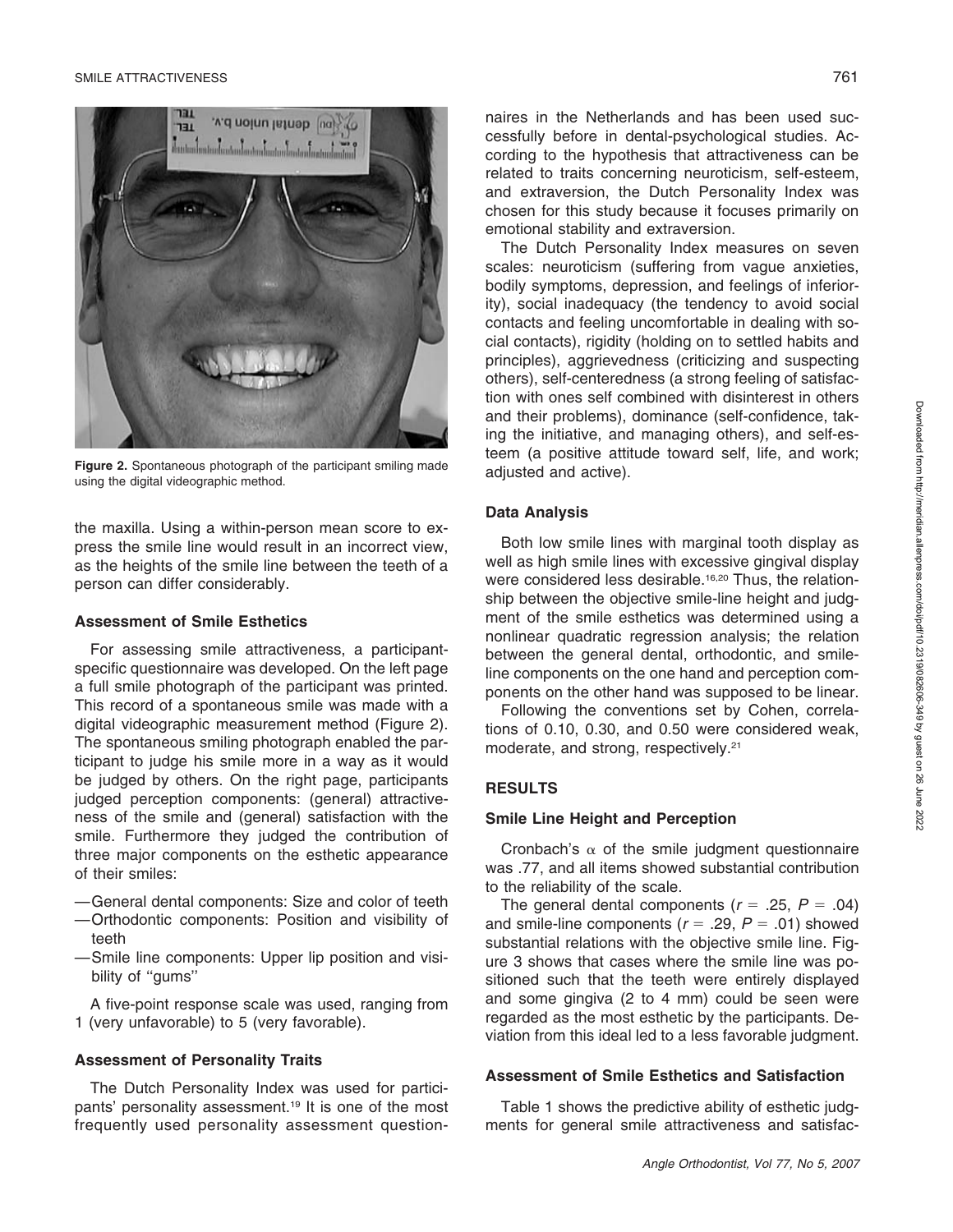|                                          | Attractiveness | Satisfaction |
|------------------------------------------|----------------|--------------|
| General dental components                |                |              |
| Size of teeth<br>Color of teeth          | $.29*$         | $.36*$       |
| Orthodontic components                   |                |              |
| Position of teeth<br>Visibility of teeth | $.23*$         |              |
| Smile-line components                    |                |              |
| Upper lip position<br>Visibility of gums | $.21*$         | $.25*$       |
| Perception components                    |                |              |
| Attractiveness of the smile              | NIb            |              |
| R                                        | .54            | .52          |

**Table 1.** Regression coefficients of esthetic judgments with attractiveness and satisfaction as dependent variables<sup>a</sup>

<sup>a</sup> Standardized coefficients for comparing attributes of the components; forward selection of predictors.

**b NI indicates not included.** 

 $*$  *P*  $< .05$ .

tion. The fit of both regression models was high. Looking at the predictability of attractiveness, size of teeth, visibility of teeth, and upper lip position were included in the model using forward selection. Because upper lip position and visibility of gums were conceptually and empirically close  $(r = .42)$ , only one of the two showed a significant effect. Yet both were significant, if analyzed separately. The same holds true for position of teeth and visibility of teeth  $(r = .39)$ .

Looking at the predictability of satisfaction, color of teeth and, to a lesser extent, visibility of gums, were especially important for the participants.



Maximum smile line height (millimeters)

**Figure 3.** Nonlinear regression curve of the objective smile-line height and the self-perception of the smile line components.  $1 =$ very unattractive;  $5 =$  very attractive.

### **Smile Esthetics and Personality**

Table 2 shows the correlation between self-perception of smile esthetics and personality traits. Negative perception of visibility of gums correlated significantly

|  |  |  |  |  |  |  | Table 2. Correlations between self-perceived smile esthetics and personality scales $(r)$ , and scores of the personality scales |
|--|--|--|--|--|--|--|----------------------------------------------------------------------------------------------------------------------------------|
|--|--|--|--|--|--|--|----------------------------------------------------------------------------------------------------------------------------------|

|                                             |             | Social     |                   |           |             |                       |                            |
|---------------------------------------------|-------------|------------|-------------------|-----------|-------------|-----------------------|----------------------------|
|                                             | Neuroticism | Inadequacy | Self-centeredness | Dominance | Self-esteem | Rigidity <sup>a</sup> | Aggrievedness <sup>a</sup> |
| Variables                                   |             |            |                   |           |             |                       |                            |
| Size of teeth                               | $-.00$      | .05        | .08               | .17       | .00         | $-.01$                | .08                        |
| Color of teeth                              | .03         | .01        | .08               | .08       | .07         | $-.01$                | .01                        |
| Position of teeth                           | $-.01$      | $-.12$     | $-.13$            | $.20*$    | .10         | .06                   | $-.01$                     |
| Visibility of teeth                         | $-.09$      | $-.12$     | .08               | $.24*$    | .12         | $-.15$                | .01                        |
| Upper lip position                          | $-.07$      | $-.17$     | $-.08$            | .08       | .17         | $-.00$                | $-.06$                     |
| Visibility of gums                          | $-.27**$    | $-.16$     | $-.04$            | .09       | $.20*$      | $-.03$                | $-.09$                     |
| Attractiveness of smile                     | $-.05$      | $-.00$     | .11               | .12       | .01         | $-.05$                | $-.09$                     |
| Satisfaction with smile                     | .09         | .13        | .06               | $-.11$    | $-.17$      | .01                   | .02                        |
| Scores Dutch Personality Index <sup>b</sup> |             |            |                   |           |             |                       |                            |
| Minimum                                     |             |            |                   |           |             |                       |                            |
| Maximum                                     | 8           | 8          | 9                 | 9         | 9           | 9                     | 9                          |
| Mean                                        | 3.8         | 3.1        | 4.8               | 5.8       | 6.5         | 4.7                   | 5.2                        |
| Standard deviation                          | 1.7         | 1.8        | 1.9               | 1.7       | 1.8         | 1.5                   | 1.9                        |

a Italics indicates not included in hypothesis.

 $\text{b}$  Dutch Personality Index scores are stanines: 1 = extremely low, 9 = extremely high. Norm scores in reference population: mean = 5, standard deviation  $= 2$ .

 $*$  *P*  $< .05; ** P < .01$ .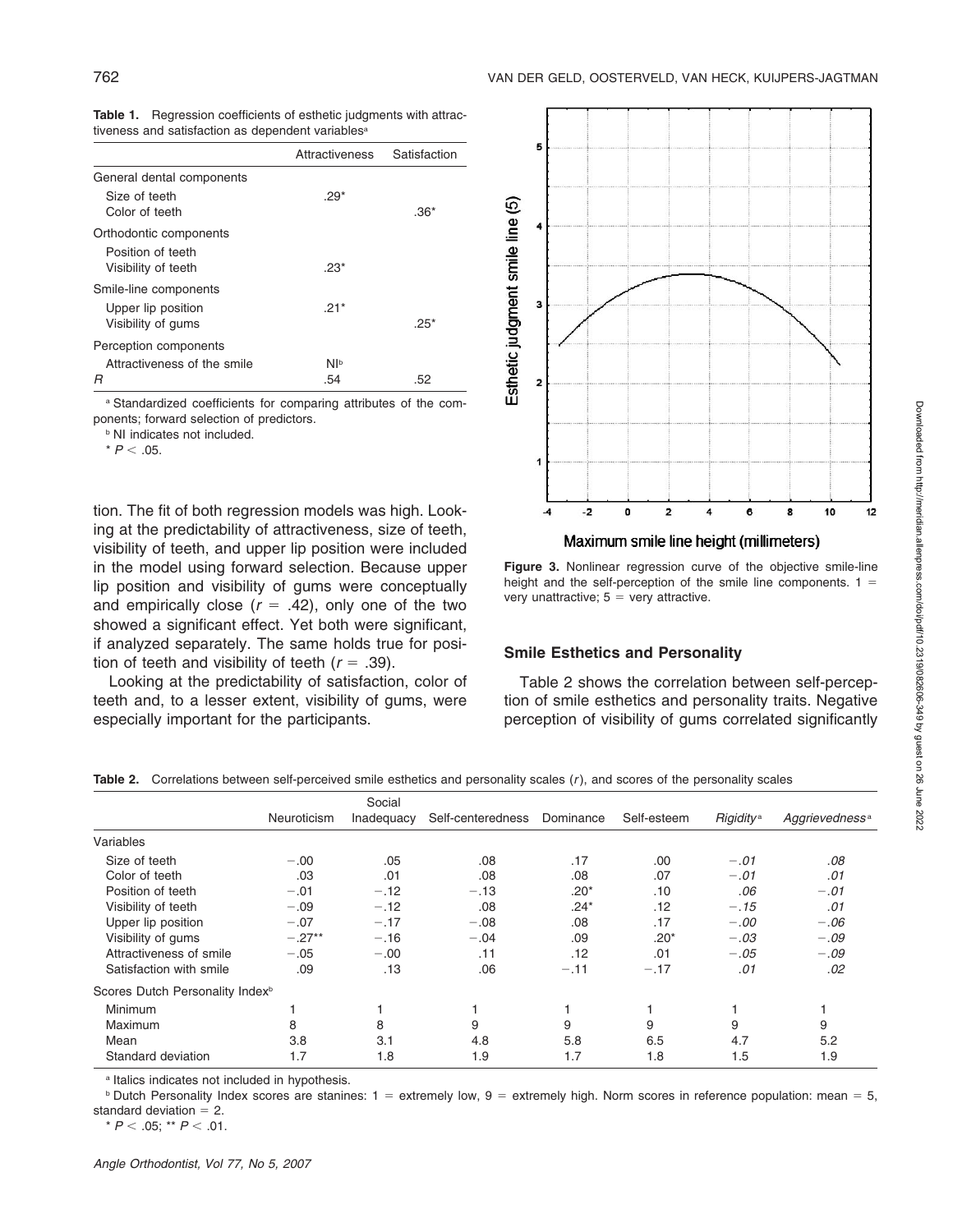with higher scores on the neuroticism scale. Visibility of gums also correlated significantly with self-esteem. Visibility of teeth and position of teeth correlated significantly with dominance.

# **DISCUSSION**

The design of this study was relatively new in the orthodontic-psychological field. As in literature, a clear discrepancy between self-perception of facial attractiveness and judgment of others was found. Further study of self-perception of facial and oral attractiveness was clearly needed to gain more insight into the oral self-image and esthetic satisfaction.<sup>5,6</sup>

To this purpose an individual smile-judgment questionnaire was developed. When assessing smile attractiveness, the smile must be evaluated in the whole face because it is an expressive feature. For example, many movie stars have an attractive smile that is not technically perfect when seen from a dental perspective; however, when the smile fits in the face, the imperfections are not always regarded as disturbing.22 By recording spontaneous smiles of joy, participants were able to assess their smiles, and approach the way their spontaneous smiles will be perceived by the social environment. Analysis of this questionnaire showed high reliability (Cronbach's  $\alpha$  > .70).<sup>23</sup>

Earlier studies found attractiveness to be equally important for men and women in most domains.4–6 In the present study, the sample was restricted to military men, which has both advantages and disadvantages. Selection of the sample according to the criteria was accurate, because adequate dental documentations were present. Admittance to the air force implies selection according to psychological and physical criteria, which implies consistency of the sample. This is confirmed by the Dutch Personality Index scores, which showed a pattern of a psychologically sound population (Table 2). Furthermore, different professional groups within the air force were represented. This resulted in a wide range of educational and social levels. Facial attractiveness is not a primary concern for members of such a sample, as attractiveness is not a professional requirement or advantage as it would be in service professions requiring ''face-to-face'' contacts with clients. Thus, the choice for such a sample may have limited the strength of the relationships. On the other hand, given that such a sample was used, the results address elementary phenomena in social interaction.

The lips are the controlling factor in the smile. The higher the smile line, the more visible the teeth and gingiva are, and the more they will determine the appearance of the smile. Higher smile lines that fully display the teeth are associated with youth. Lower smile

In the present study, participants with smile lines situated in the 2 to 4 mm range (full teeth and some gingival display) had the most favorable perception of the smile-line height. This is in accordance with Kokich et al,<sup>13</sup> where laypeople considered smile-line heights in strangers with a general gingival display exceeding 4 mm as unattractive. In the study of Geron and Atalia,<sup>14</sup> laypeople already considered 1 mm gingival display as unattractive. However, comparability with their study is somewhat compromised because it defined gingival display at the upper central incisors only. Higher smile lines with substantial gingival display are regarded in the literature as a serious esthetic problem, especially in males, where lower smile lines are the norm; whereas higher smile lines are considered to be the norm for females.<sup>14,18,24</sup> Therapies vary from gingival surgery to orthodontics in milder cases.<sup>25</sup> More severe cases require orthodontics in combination with surgical osteotomies.<sup>18</sup>

Participants' favorable self-perception of smile attractiveness as having a full display of teeth and some gingival display is supported by the results shown in Table 1. Size of teeth, visibility of teeth, and upper lip position are most important predictive variables for smile attractiveness. Appreciation of these variables by the male participants corresponds with female preferences for the expressive feature of a bright smile in men.<sup>26</sup> A bright smile in which well-proportioned teeth are clearly displayed is associated with favored male qualities as dominance, maturity, masculinity, strength, and social competence.

Tooth color and visibility of gums correlated with satisfaction of the smile (Table 1). The fact that tooth color is one of the most important factors in satisfaction with oral appearance is in accordance with the selfperception study of Neumann et al.<sup>27</sup>

Concerning self-perception of smile attractiveness and satisfaction, we presume a difference in self-perception of parts and the whole. Following the rules of the Gestalt psychology, the whole is more than the sum of its parts.<sup>28</sup> Especially in the case of the mouth, self-perception will be influenced by psychological circumstances as the mouth plays a significant role in the psycho-physiologic development of the individual and the emotional perception in adults.

Therefore, from a psychological point of view, we can distinguish two dimensions in self-perception of the smile. The first dimension is perception of attractiveness of the smile. This perception is especially defined by the opinions of others and cultural norms. The social dimension (field of social psychology) is relative to the history of culture. As cultures are changing, perception of attractiveness is changing too. Nowadays a

Downloaded from http://meridian.allenpress.com/doi/pdf110.2319/082606-349 by guest on 26 June 2022 Downloaded from http://meridian.allenpress.com/doi/pdf/10.2319/082606-349 by guest on 26 June 2022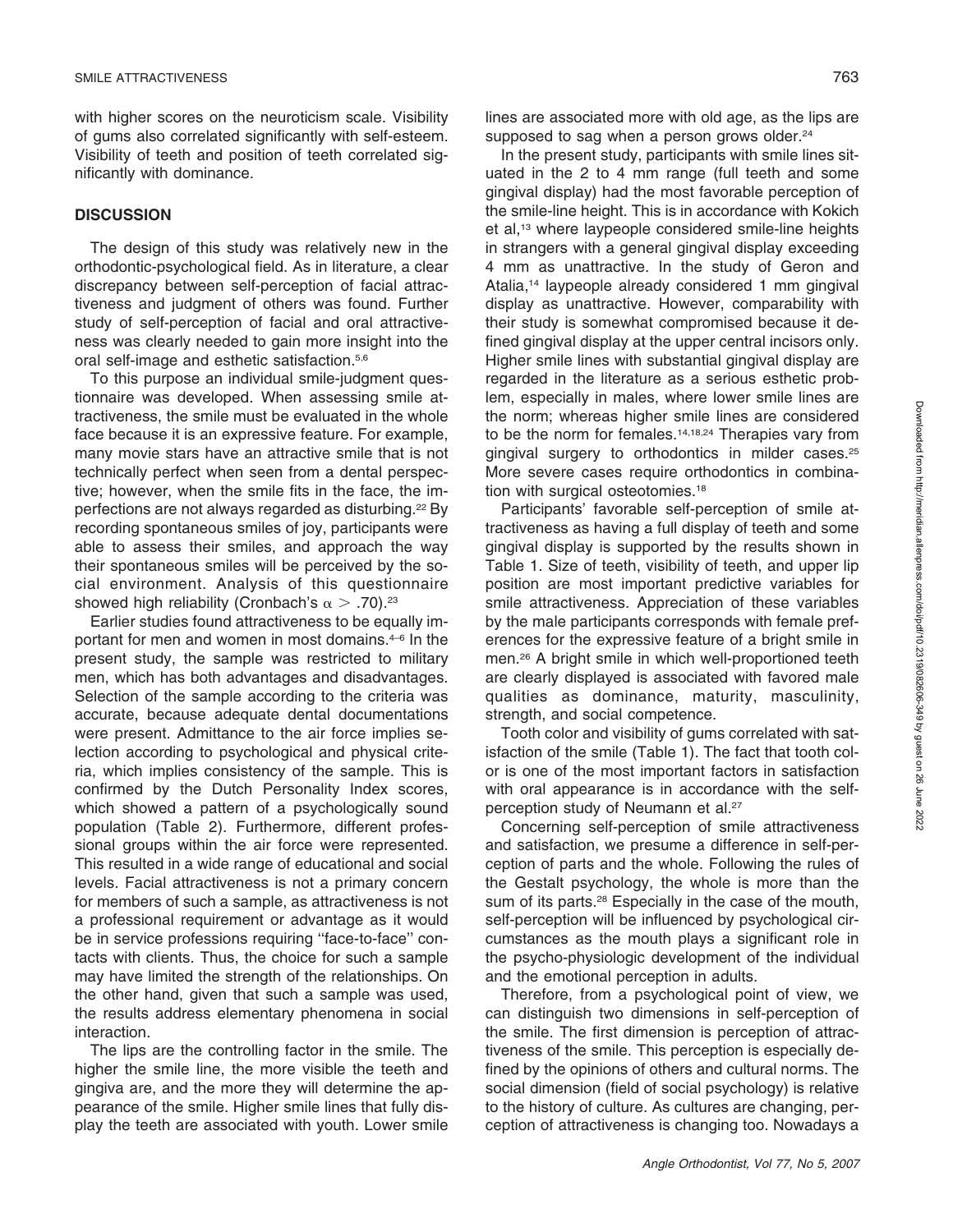bright smile has become an important aspect of facial attractiveness in Western culture. Indeed, in this study, attractiveness of the smile correlated with size of teeth, visibility of teeth, and upper lip position. The second dimension in self-perception of the smile is satisfaction with its appearance. This perception originates from the internal view, the inner experience of the individual itself: the individual dimension (field of personality psychology). Tooth color and visibility of gums, correlating with satisfaction in this study, can be seen as basic components in self-perception of the smile. White teeth and marginal gingival display correspond with the authentic meaning of the smile expression as a friendly and nonaggressive signal to others.

Attractiveness theories predict that a person's attractiveness can influence judgments and treatments by others. As a result of this, attractiveness can influence a person's behavior and traits.4 Being part of facial attractiveness, the influence of smile attractiveness on personality was studied here. As hypothesized, significant relations between self-perception of smile attractiveness and the personality traits of neuroticism, self-esteem, and dominance have been found. Visibility of gums correlated with both neuroticism  $(-.27)$  and self-esteem  $(.20)$ . Visibility of teeth and position of teeth correlated with dominance (.24 and .20, respectively). Heights of these correlations correspond with studies investigating self-perception of facial attractiveness where (significant) correlations ranged between  $r = .18$  (dominance) and  $r = .27$  (selfesteem).<sup>5,6</sup>

On the one hand, these correlations are limited. In this study, basic personality traits were chosen in the hypothesis. Based on the existing literature, attention was given to extraversion and neuroticism. However, a large impact of facial attractiveness on these personality traits could not be expected as a result of the rather stable character and the relative high genetic determination of these traits. On the other hand, the correlating traits in this study are considered important personality traits in men because they are associated with a masculine personality: low neuroticism, high self-esteem, and dominance.

The results of this research underpin the psychosocial importance and the dental significance of an attractive smile. We suggest further study on the esthetic aspects of the oral region within the whole scope of facial esthetics and in the context of acceptance with one's own body.

#### **CONCLUSIONS**

• Size of teeth, visibility of teeth, and upper lip position are critical factors in self-perception of smile attractiveness (social dimension). Color of teeth and gingival display are critical factors in satisfaction with smile appearance (individual dimension).

• Smiles with disproportional gingival display are judged negatively and correlate with personality characteristics.

## **ACKNOWLEDGMENTS**

The authors wish to thank Professor Rien van Waas, DDS, PhD, Department of Oral Function, Academic Center for Dentistry Amsterdam, The Netherlands, and Thomas Leenstra, DDS, PhD, an orthodontist in private practice in 's-Hertogenbosch, The Netherlands, for their advice and review of the manuscript.

## **REFERENCES**

- 1. Dion K, Berscheid E, Walster E. What is beautiful is good. *J Pers Soc Psychol.* 1972;24:285–290.
- 2. Bull R, Rumsey N. *The Social Psychology of Facial Appearance.* New York, NY: Springer Verlag; 1988.
- 3. Flanary C. The psychology of appearance and psychological impact of surgical alteration of the face. In: Bell WH, ed. *Modern Practice in Orthognathic and Reconstructive Surgery.* Philadelphia, Pa: Saunders; 1992: 3–21.
- 4. Langlois J, Kalakanis L, Rubenstein A, Larson A, Hallam M, Smoot M. Maxims or myths of beauty? A meta-analytic and theoretical review. *Psychol Bull.* 2000;126:390–423.
- 5. Feingold A. Good-looking people are not what we think. *Psychol Bull.* 1992;111:304–341.
- 6. Greitemeyer T, Brodbeck F. Wer schön ist, "wird" auch gut. *Z Sozialpsychol.* 2000;31:73–86.
- 7. Thompson L, Malmberg J, Goodell N, Boring R. The distribution of attention across a talker's face. *Discourse Process.* 2004;38:145–168.
- 8. Eli I, Bar-Tal Y, Kostovetzki I. At first glance: social meanings of dental appearance. *J Public Health Dent.* 2001;61: 150–154.
- 9. Newton JT, Prabhu N, Robinson PG. The impact of dental appearance on the appraisal of personal characteristics. *Int J Prosthodont.* 2003;16:429–434.
- 10. Moskowitz M, Nayyar A. Determinants of dental esthetics: a rationale for smile analysis and treatment. *Compend Contin Educ Dent.* 1995;16:1164–1166.
- 11. Kenealy P, Gleeson P, Frude N, Shaw W. The importance of the individual in the ''causal'' relationship between attractiveness and self-esteem. *J Community Appl Soc.* 1991;1: 45–56.
- 12. Dann C 4th, Phillips C, Broder HL, Tulloch JF. Self-concept, class II malocclusion, and early treatment. *Angle Orthod.* 1995;65:411–416.
- 13. Kokich V, Kiyak H, Shapiro P. Comparing the perception of dentists and lay people to altered dental esthetics. *J Esthet Dent.* 1999;11:311–324.
- 14. Geron S, Atalia W. Influence of sex on the perception of oral and smile esthetics with different gingival display and incisal plane inclination. *Angle Orthod.* 2005;75:778–784.
- 15. Wolfart S, Quaas AC, Freitag S, Kropp P, Gerber WD, Kern M. Subjective and objective perception of upper incisors. *J Oral Rehabil.* 2006;33:489–495.
- 16. Dong JK, Jin TH, Cho HW, Oh SC. The esthetics of the smile: a review of some recent studies. *Int J Prosthodont.* 1999;12:9–19.